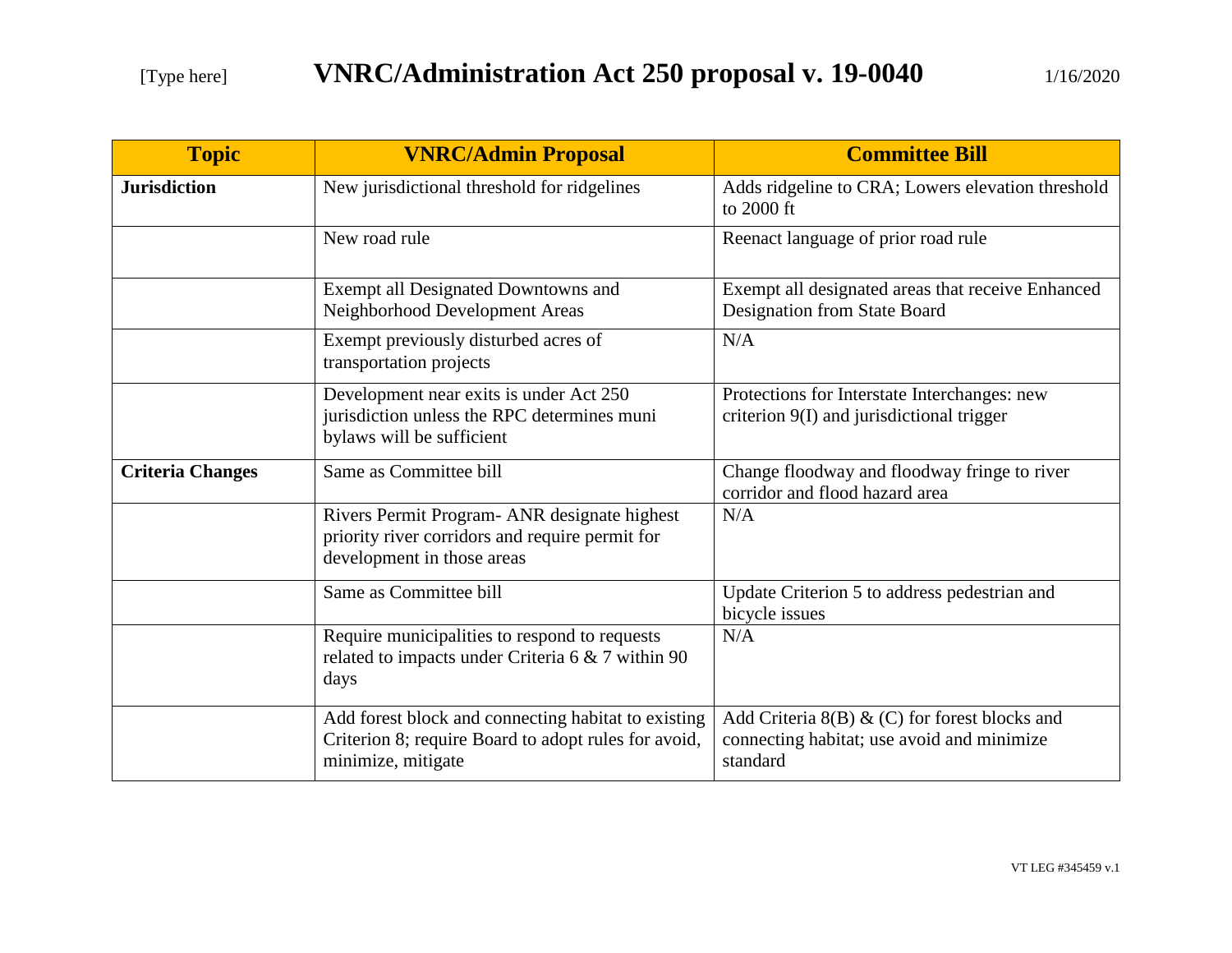|                                         | Updates Criterion 9(K) to include conserved land<br>and land receiving benefits from VHCB                                         | Update $9(K)$ to include conserved land, land<br>receiving benefits from VHCB, State Designation<br>Program, Downtown and Village Center tax credit |
|-----------------------------------------|-----------------------------------------------------------------------------------------------------------------------------------|-----------------------------------------------------------------------------------------------------------------------------------------------------|
|                                         | Adds Criterion 9(M) to address Climate<br>Adaptation in building design                                                           | $N/A$ – except that the Committee bill includes<br>multiple proposals to address climate change in<br>different ways: $1(A) \& B)$                  |
|                                         | Update $9(F)$ to include stretch code                                                                                             | Update 9(F) to include energy efficiency and<br>require stretch codes; also requires certification<br>through inspection                            |
|                                         | Same as Committee bill                                                                                                            | Update Criterion 10 so that to be used, a town plan<br>must be approved by RPC                                                                      |
|                                         | Study Committee and Report on other planning<br>issues                                                                            | Changes to Capability and Development Plan and<br>use of maps                                                                                       |
| <b>Permits and</b><br><b>Conditions</b> | Adds a 30 day advance notice requirement for<br>major permit applications                                                         | N/A                                                                                                                                                 |
|                                         | Permit conditions for Forest-based enterprises are<br>required to allow increased hours of operation<br>*Parties not in agreement | N/A                                                                                                                                                 |
|                                         | Changes to prime ag soil mitigation for forest-<br>based enterprises<br>*Parties not in agreement                                 | N/A                                                                                                                                                 |